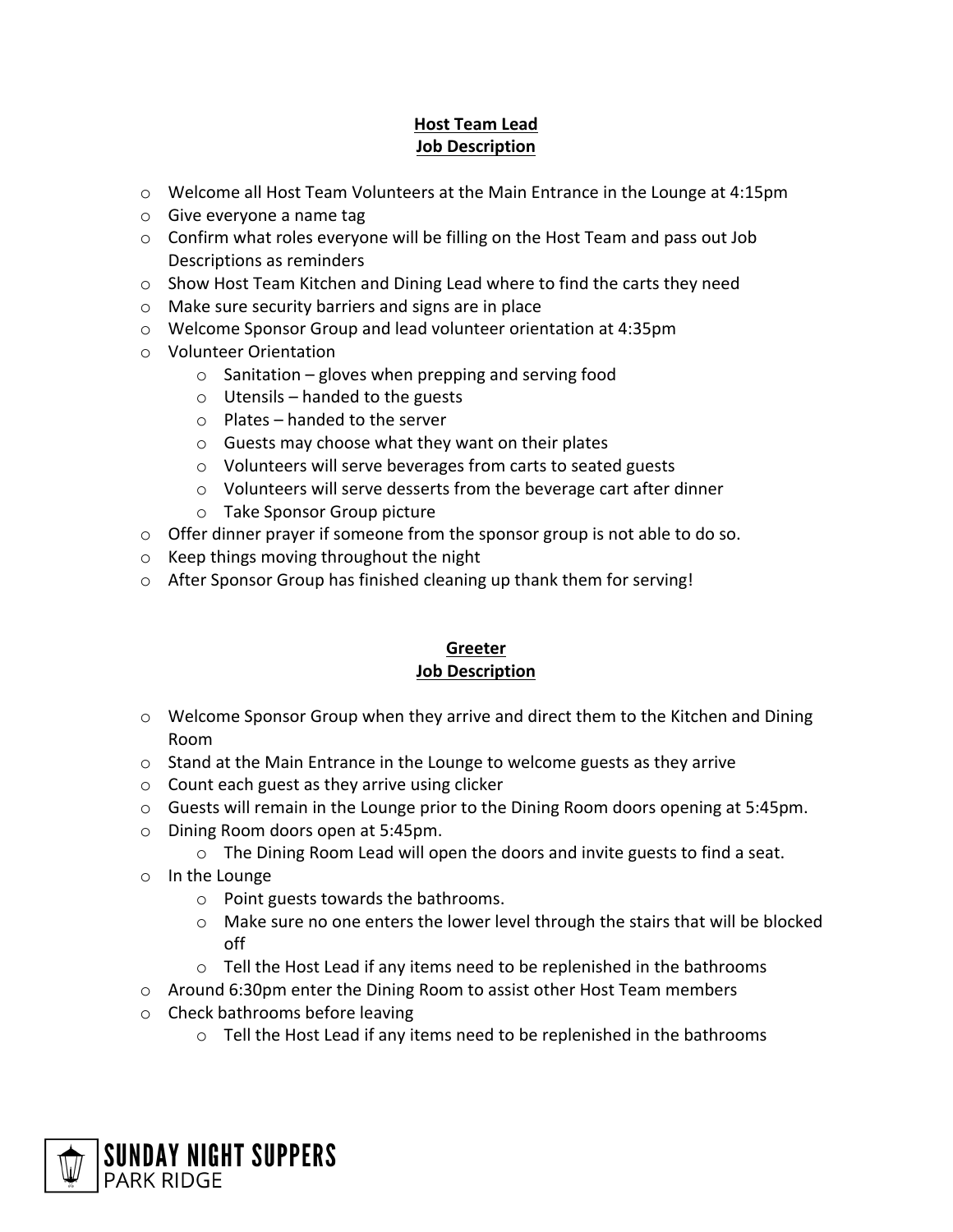## **Kitchen Lead Job Description**

- $\circ$  Find "Kitchen Cart" by the back of the Dining Room and roll into the kitchen and place by the wall of cabinets
- o Greet Sponsor Group Kitchen Volunteers. Give everyone a nametag
	- o Remind all volunteers to wash hands and wear gloves
- o Find the 3 "Beverage Carts" and move them into the kitchen
- $\circ$  Take 1 5gal Compost Bucket from the waste station to use in the kitchen for all food and compostable waste
- o Make 2 pots of Decaf Coffee
	- o Coffee grounds and filters are on the Kitchen Cart
	- $\circ$  Use 1 cup of groups to make 1 pot of coffee
	- o Press start button once
- o Have Sponsor Group Kitchen Team:
	- o Fill 3 plastic pitchers of cold water and put in the fridge to cool
	- $\circ$  Stock beverage carts with hot and cold cups, milk, water, juice and coffee
	- o Get sinks ready to wash up
- o **Everything volunteers will need** to serve and prep their food will be found on the Kitchen Cart.
	- o Be ready to point them to what they are looking for on the carts.
- $\circ$  At 5:55pm instruct volunteers it is time to bring the hot food to the serving table
- o Help volunteers restock the serving table when food runs out
- o **Oversee** the Sponsor Group during clean up
	- o Turn off ovens
	- $\circ$  Clean all serving dishes and utensils used and put back on the Kitchen cart
	- o Wash water pitchers and coffee pots and put back on the Kitchen carts
	- o Wipe down the counters
	- o Sweep floors
	- o Take out garbage, recycling and compost
		- § Recycling and compost is located out the back door of the kitchen. Use door stop to prop open door
		- Trash goes in the dumpster in the parking lot
- o Make a note of what supplies are getting low
- o Thank the Sponsor Group and dismiss them when everything is clean